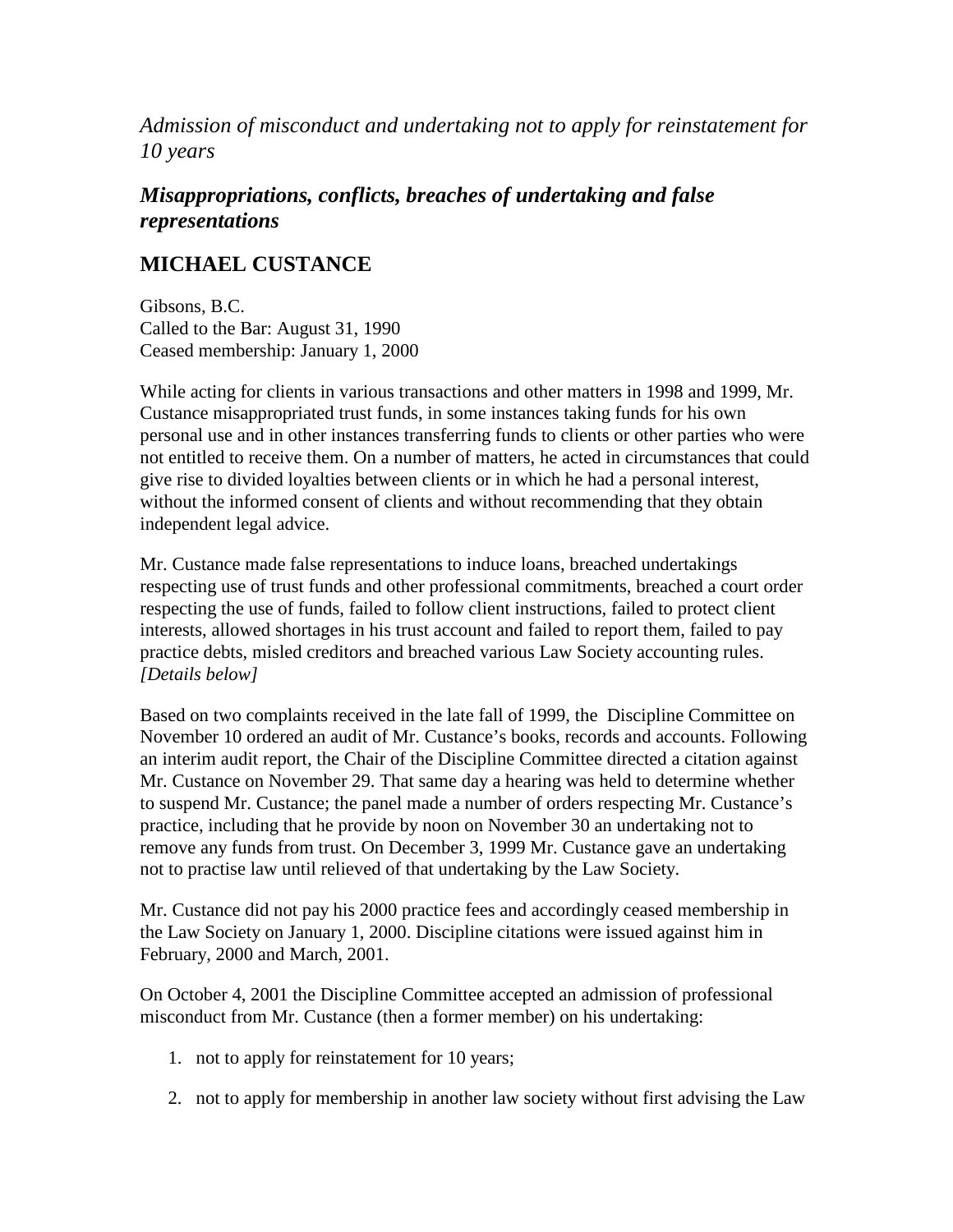Society in writing;

- 3. not to permit his name to appear on the letterhead of any law firm in B.C. without the written consent of the Law Society; and
- 4. to obtain the Law Society's written consent before working for any law firm in B.C.

#### **Client R: Loan transactions**

- In August, 1999 R entered into a transaction to borrow \$175,000 from M. Mr. Custance gave his undertaking to M's lawyer to pay \$225,000 on a specified date or to return the loan proceeds if he could not comply. Mr. Custance did not repay the loan or return the funds, in breach of his undertaking. He instead misappropriated the funds by disbursing them to himself, to client R and to a third party.
- In September, 1999 Mr. Custance induced a \$150,000 loan for client R by falsely representing to the lender's lawyer that he held \$200,000 in trust for R, of which \$150,000 would be available to repay the loan. Although he knew he would not have funds to repay the loan, Mr. Custance distributed \$163,200 to various parties, using up the loan proceeds and creating a \$13,200 shortage in his trust account. To cover up the shortage, he paid \$13,200 of personal funds into trust and failed to report the trust shortage to the Law Society.
- In October, 1999 a financial institution provided \$32,281 to Mr. Custance in trust for client R, on Mr. Custance's undertaking not to release or use the funds without the consent of the institution's lawyer. Mr. Custance misappropriated the funds by transferring \$10,261 to his own personal account and \$22,020 to his client, in breach of his undertaking and without the knowledge or consent of the lawyer for the financial institution.
- In November, 1999 P Ltd. agreed to provide a \$312,000 loan to R and R's company. While acting for R, Mr. Custance wrote to P Ltd., undertaking to repay the loan by a particular date and falsely confirming that he held \$550,000 in trust for R, which could be released to repay the loan when due. Mr. Custance did not in fact hold any money for R, nor did he have any other means to repay the loan. After receiving \$246,320, Mr. Custance breached trust conditions requiring him to hold the funds until he had provided certain security documentation. Mr. Custance instead misappropriated this money by transferring it to his own company and then disbursing \$100,000 to himself and the balance to R and to third parties.

## **Client GCV Ltd.: Real estate development project**

Mr. Custance represented a client (GCV Ltd.) with respect to a real estate development project, including property sales and investments. In a number of transactions he also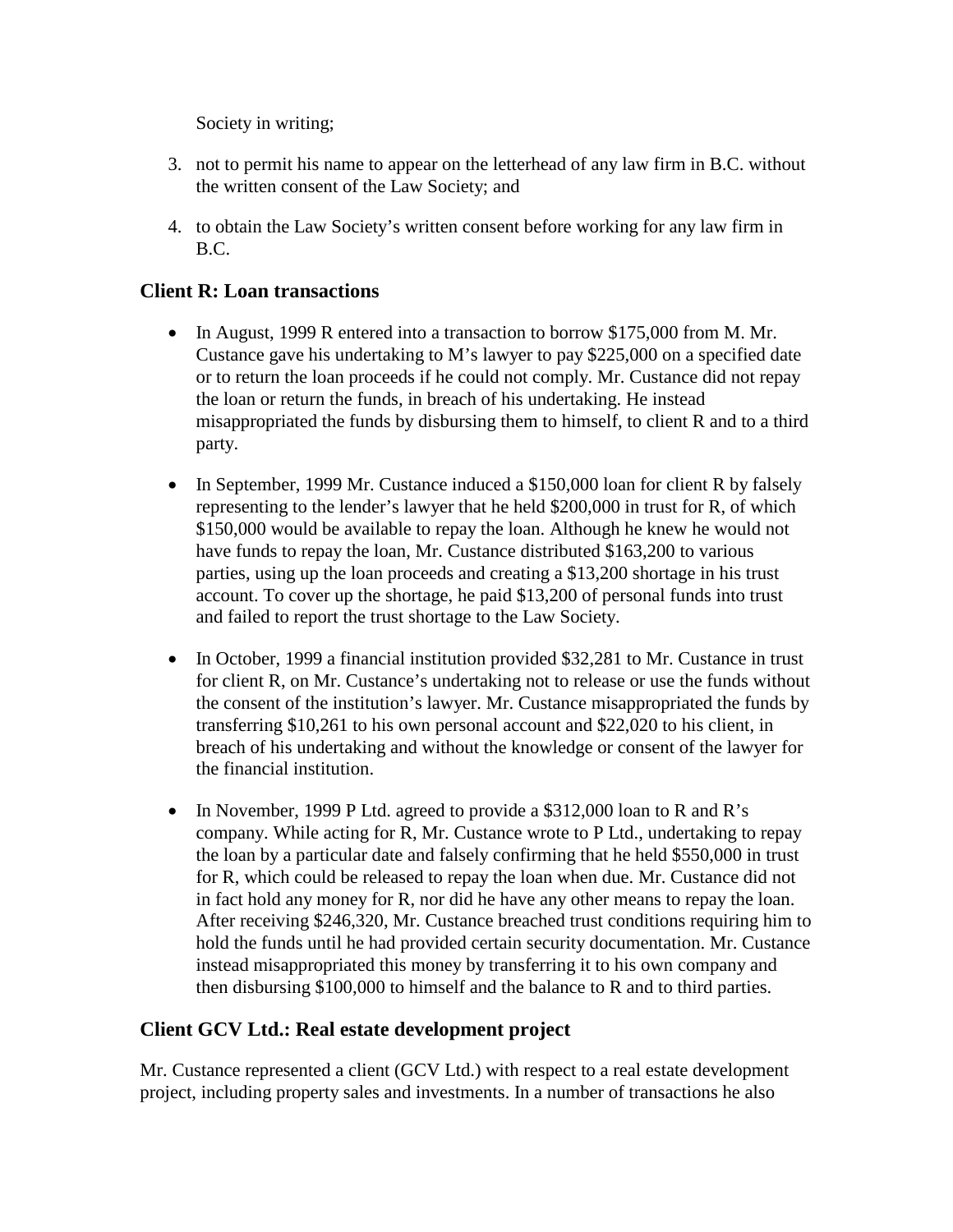represented other parties:

- In the fall of 1998 Mr. Custance received into trust mortgage proceeds from the original first mortgagee on the GCV Ltd. property. Mr. Custance misappropriated \$9,248 of these funds by transferring them to his law firm without the consent of GCV Ltd. and without rendering accounts.
- In the fall of 1998 Mr. Custance misappropriated funds in trust for GCV Ltd. by transferring \$8,000 to his law firm, \$10,000 to his personal account and \$40,000 to another law firm respecting a business venture. He did so without the consent of the client and without rendering accounts.
- In May, 1999 a mortgagee client (P) wished to roll over a \$50,000 mortgage investment when the mortgage came due. He arranged to roll over his investment to GCV Ltd., secured by a second mortgage on a development lot and by an assignment of specific debt owed to GCV Ltd. by the municipality. Mr. Custance acted for both P as mortgagee and for GCV Ltd. as mortgagor in the transaction, in circumstances that might give rise to divided loyalties and without their informed consent.

After receiving \$50,000 in proceeds from the first mortgage investment, Mr. Custance failed to secure the second mortgage or the assignment of specific debt on the new lot as he had been instructed. Instead he misappropriated the investment funds by paying \$18,000 to his own firm without rendering an account, \$30,000 to GCV Ltd., \$500 to P and \$1,500 to a mortgage company. In September, 1999 Mr. Custance also received a total of \$67,500 from the municipality, which was subject to the assignment to P. Mr. Custance misappropriated these funds, paying \$4,000 to his law firm, \$5,000 towards a personal debt and \$58,500 to GCV Ltd. He paid none of these funds to client P.

- In August, 1999 Mr. Custance represented GCV Ltd. on the sale of a lot to H and R. He received \$115,205.61 in trust from the purchasers' lawyer on his undertaking to apply the funds to pay off three existing mortgages on title, discharge an assignment of rents and to advance the balance to GCV Ltd. at various stages of house construction. Mr. Custance paid off the second and third mortgages, but used funds from another transaction for this purpose. He further breached his undertaking by failing to discharge the first mortgage or the assignment of rents and by failing to retain funds to advance as construction progressed. Mr. Custance subsequently told the purchasers' lawyer that all three mortgages had been paid off, but that he was awaiting receipt of discharges on two of them and on the assignment of rents. He knew this statement was untrue.
- In August, 1999 Mr. Custance and a business associate (S) agreed to loan GCV Ltd. \$60,000 as interim financing pending completion of the sale of a lot. Mr. Custance and S agreed to borrow that amount from a bank, lend it to GCV Ltd. and repay the bank loan once the sale completed. Mr. Custance acted for both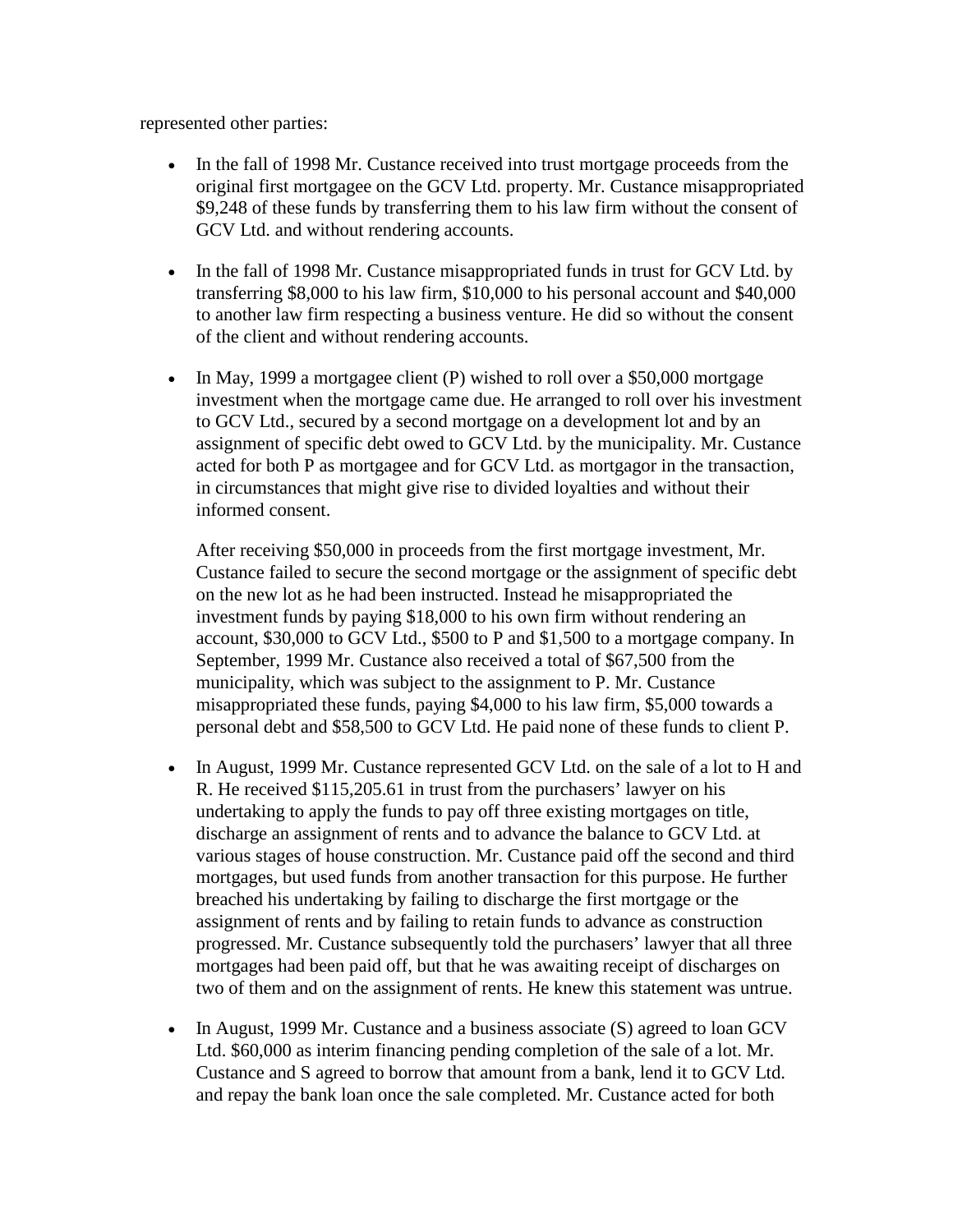GCV Ltd. and S without their informed consent to do so and also acted when he had a direct financial interest in the transaction. He falsely represented to S that he held sufficient funds to repay the bank loan when this was untrue.

In the sale of the above property by GCV Ltd, Mr. Custance received in trust the sale proceeds and undertook to the purchasers' lawyer to discharge three mortgages and an assignment of rents from title and to pay outstanding property taxes. Mr. Custance breached his undertakings by failing to make any of the discharges and failing to pay the taxes. He misappropriated \$67,000 of the sale proceeds to his own personal use and \$77,451.43 to pay out a mortgage on an unrelated lot.

- In September, 1999 Mr. Custance represented both GCV Ltd. as mortgagor and F as mortgagee in a construction loan transaction in circumstances that could give rise to divided loyalties, without the informed consent of these clients and without recommending independent legal advice. Mr. Custance failed to register a second mortgage as security for F as instructed but rather registered it as a fourth charge against title. He then misappropriated the mortgage proceeds by disbursing them to discharge two mortgages unrelated to F's investment.
- In September, 1999 Mr. Custance represented C Corporation, a company that agreed to loan GCV Ltd. \$135,000 to be secured by a mortgage against specific lots in the development complex. Mr. Custance undertook to pay outstanding taxes, utilities and building trade debts and to discharge three mortgages such that C Corporation would hold a third mortgage on these properties. In breach of his undertaking, he failed to pay out one of the mortgages and certain expenses.
- In April, 1999 Mr. Custance acted in a matter in which he had a financial interest by arranging for client G to lend GCV Ltd. \$32,000 and personally signing a promissory note as security for the loan, contrary to Chapter 7, Rule 1 of the *Professional Conduct Handbook* and without disclosing that \$12,000 of the loan would be transferred to him personally.
- In June, 1999 Mr. Custance disbursed \$14,192.09 from trust on behalf of GCV Ltd. though he did not hold any funds in trust for the client, resulting in a trust shortage that was not rectified for four months.
- While acting for GCV Ltd. in a mortgage transaction in January, 1999, Mr. Custance undertook to pay another lawyer \$52,000 but did not have sufficient funds to make the payment. He deposited \$10,000 of personal funds to his trust account to pay out the funds, improperly co-mingling funds. He later transferred \$1,518.27 to himself personally without the client's consent and without rendering an account.
- In November, 1998 Mr. Custance assisted in raising \$75,000 on the security of a third mortgage on the GCV Ltd. development. The mortgage was to be held by a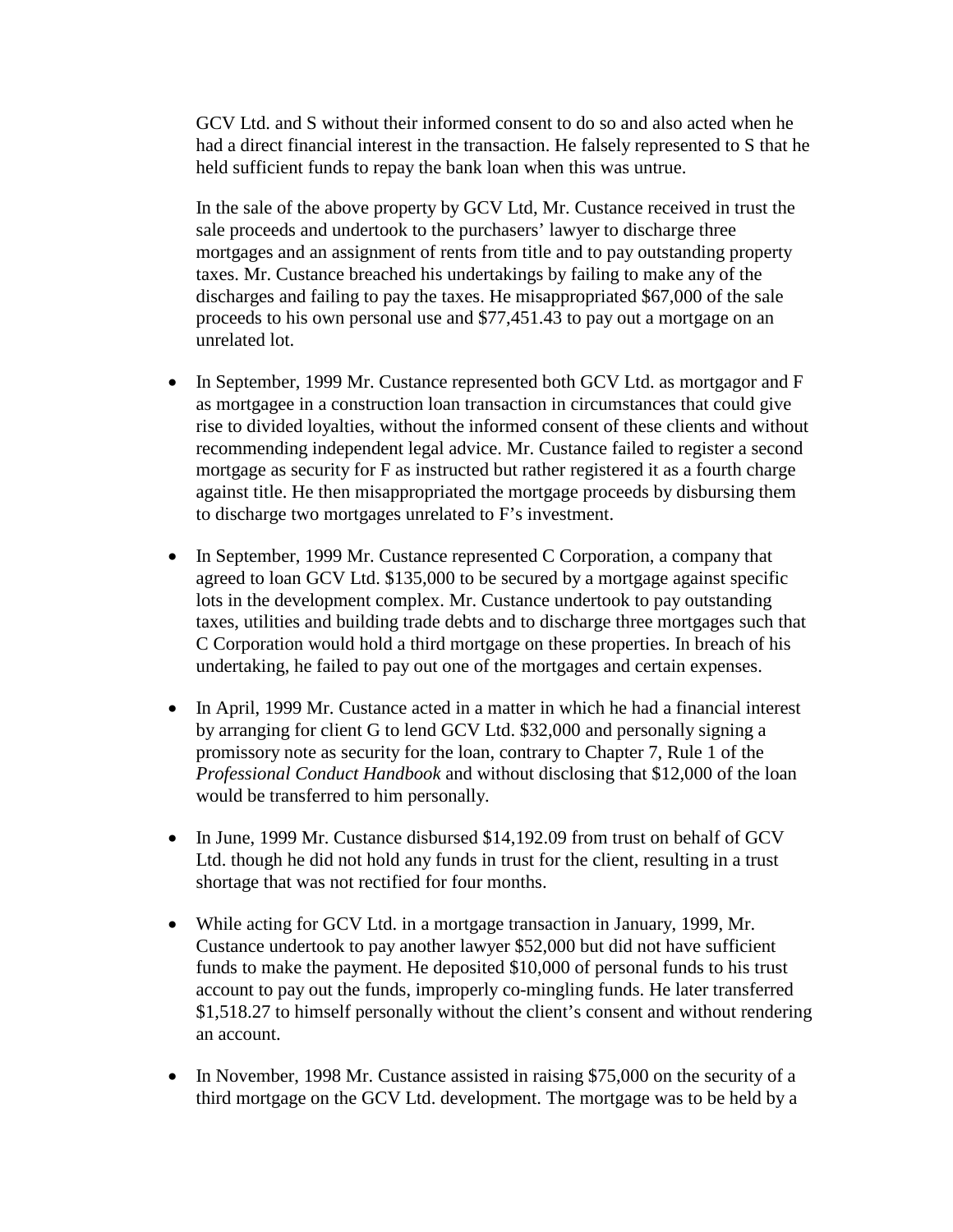company with a number of investors, including Mr. Custance who was to invest \$20,000 personally. In a later meeting with another of the investors, RC, Mr. Custance falsely stated that he held the mortgage when in fact he had already transferred the mortgage to another company. He told RC that he would prepare mortgage documentation for him, but did not do so. Mr. Custance deposited RC's funds to the credit of GCV Ltd. Mr. C did not obtain the informed consent of either GCV Ltd. or RC to act for both parties, and he failed to advise RC to obtain independent legal advice.

• In November, 1998 Mr. Custance prepared a third mortgage from GCV Ltd. to himself, although he had no instructions or consent from the client

## **Client T.O. Ltd.: Real estate development project**

Mr. Custance represented T.O. Ltd., a company controlled by the same principal as GCV Ltd., in various aspects of a land development project:

- Client DR loaned \$25,000 to T.O. Ltd., to be secured by a mortgage over three lots in the development. Mr. Custance represented both parties in circumstances that could give rise to divided loyalties, without their informed consent, without advising DR to obtain independent legal advice or stating that he was not acting for her. He failed to protect her interests by having her effect mortgage discharges and then failing to register new mortgages against other property as security.
- After receiving funds from S and K as purchasers of a T.O. Ltd. property, Mr. Custance breached his undertaking to the purchasers' lawyer to discharge one of the mortgages on the property.

#### **Estate clients**

- In 1997 Mr. Custance misappropriated \$1,342.08 that he held as a tax holdback for an estate. He failed to distribute this money to the estate beneficiary, but instead billed for legal services in that exact amount and transferred the money without the knowledge or consent of the client.
- On another estate in 1996, Mr. Custance prepared an account that included \$4,106 for legal fees although he had not performed the services described in the account. Mr. Custance also misappropriated \$25,000 from the estate by transferring the money from a separate interest-bearing account to his pooled trust account in order to cover a trust shortage unrelated to the estate. He later deposited \$25,000 back into the estate account when his associate discovered the shortage and asked him to do so.

## **Client K Ltd.**

In 1998, Mr. Custance represented both parties in two mortgage loan transactions without their informed consent and without recommending independent legal advice. Mr.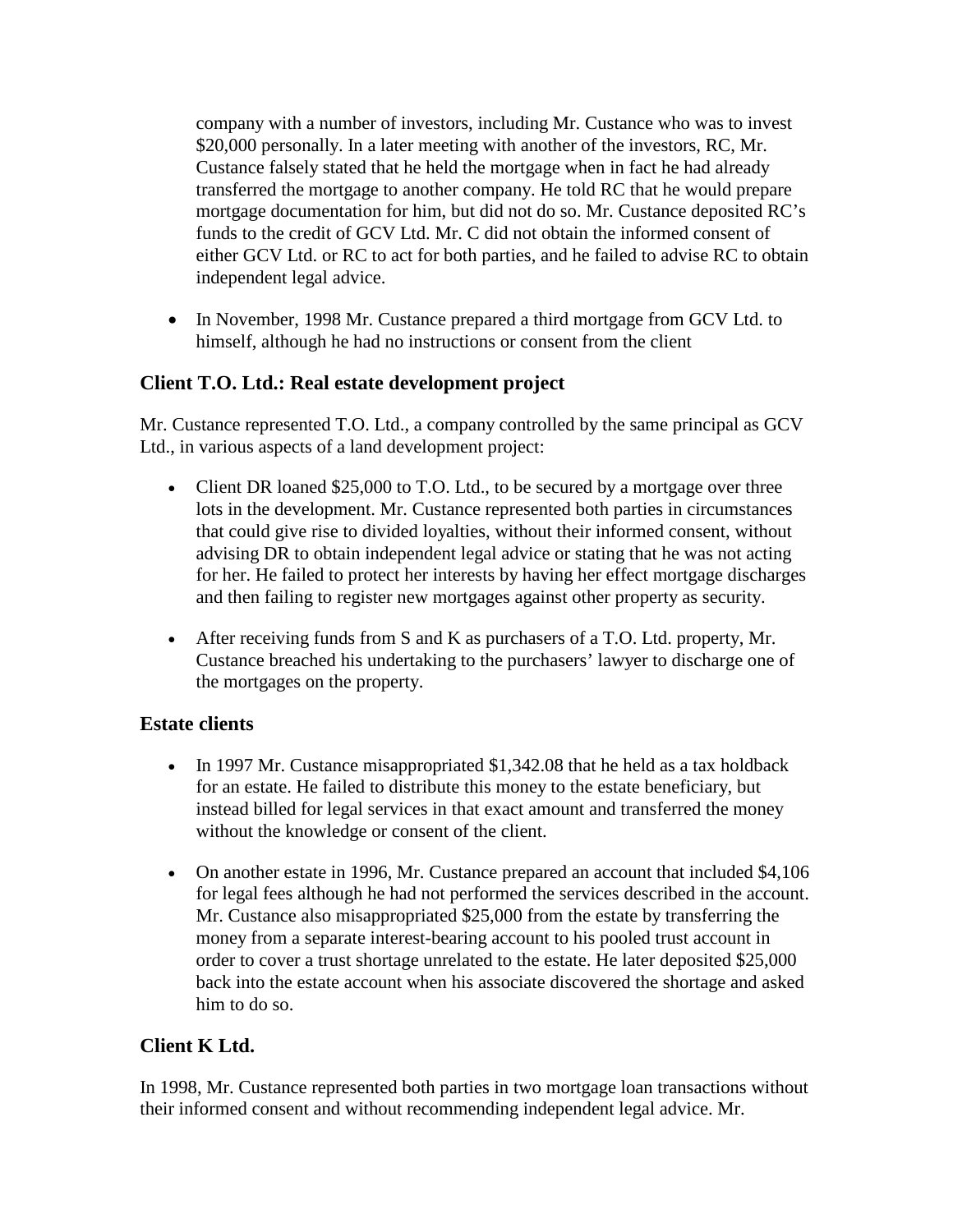Custance further had a personal interest in the transactions because he held an interest in the mortgagor (K Ltd.):

- H loaned \$96,000 to K Ltd. The loan was to be secured by a second mortgage over two lots owned by K Ltd. Mr. Custance did not register the mortgage for 3½ months after the advance of the loan. In the interim, without the knowledge of H, Mr. Custance obtained another mortgage loan, and that mortgage received priority on title.
- When Mr. Custance obtained the other mortgage loan of \$97,750, he agreed to register the mortgage against both lots owned by K Ltd. Mr. Custance in fact failed to register the mortgage against one of the lots. The mortgagee was not separately represented and Mr. Custance did not recommend that he obtain independent legal advice.

## **Creditors**

From 1998 to 1999, Mr. Custance failed to pay a practice debt of \$35,366.32, contrary to Chapter 2, Rule 2 of the *Professional Conduct Handbook* and he falsely represented to his creditor that he would obtain a bank loan to pay the debt, that the bank had approved the loan and also that he had no other security charges against his accounts receivable, when he knew these statements were untrue.

In 1998 Mr. Custance also failed to pay a \$415 account for a medical-legal report on a personal injury file.

## **Other clients and lawyers**

- While representing Mrs. M in a matrimonial matter in 1999, Mr. Custance drafted a separation agreement and devised a child support arrangement under which her ex-husband could defraud Revenue Canada.
- Mr. Custance represented P in a divorce proceeding for which he was to receive \$700 as legal fees. On sale of the matrimonial home in July, 1999, Mr. Custance transferred \$700 directly to his general account, without rendering an account and without the consent of his client, thereby misappropriating the retainer.
- While representing the plaintiff H in a litigation matter between 1997 and 1999, Mr. Custance improperly deposited trust funds to his general account. He also failed to account to the client for retainer funds of \$4,047.95.
- While representing Mr. and Mrs. C as the vendors of a property in the summer of 1999, Mr. Custance received \$5,000 in trust on their behalf as the proceeds of a holdback. He misappropriated this money by depositing it to his general account, without having provided legal services or rendering an account. He later repaid \$3,219.10, but did not account for the balance although he billed \$570 for services.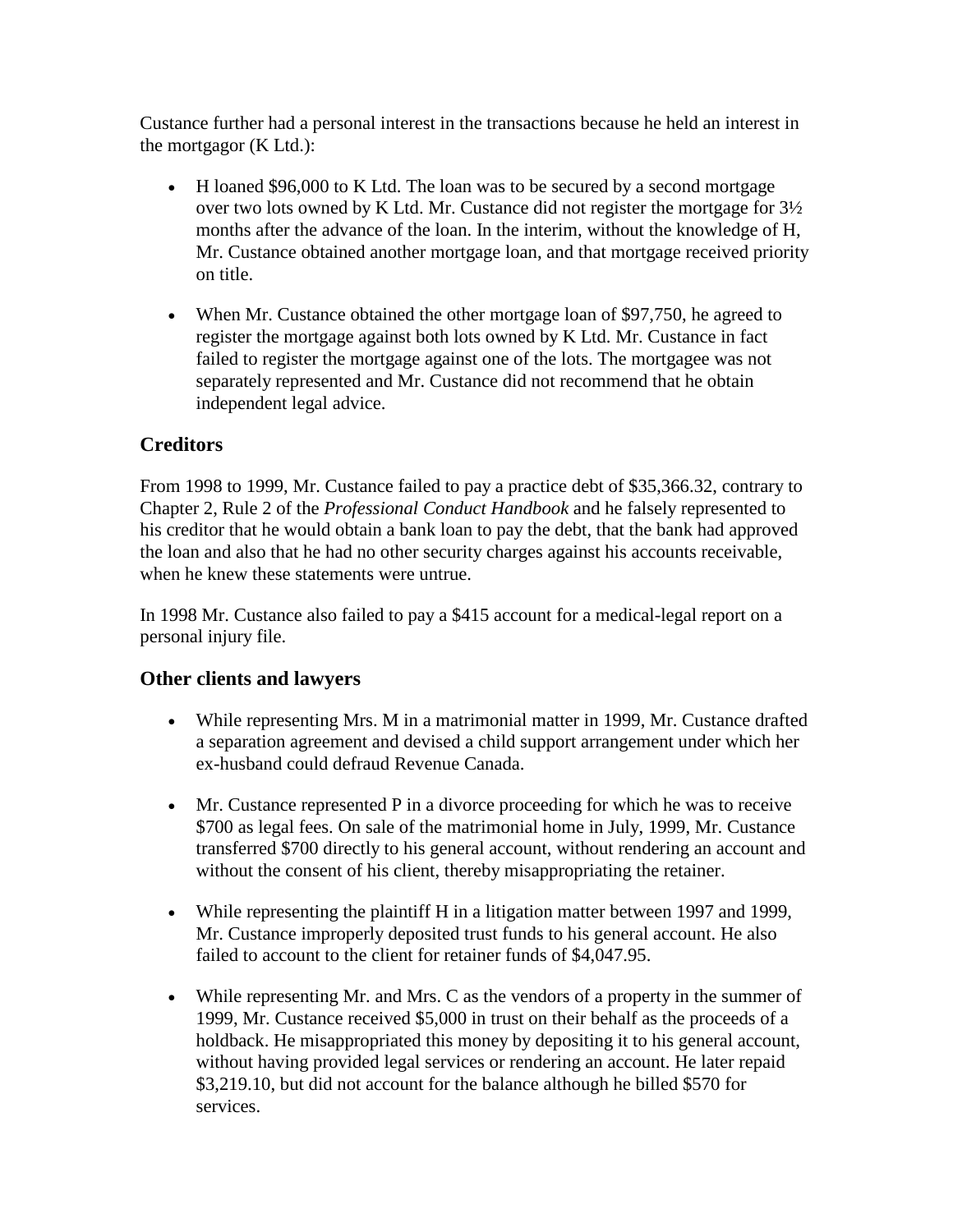- While acting for Mr. and Mrs. H in the subdivision and sale of their property, Mr. Custance deducted \$1,667.49 for fees from the sale proceeds. He subsequently rendered a second account for the same work and did not refund the overpayment.
- In breach of an undertaking, Mr. Custance disbursed the proceeds of a mortgage payout to his mortgagee client (C) without having first obtained and filed a mortgage discharge.
- Mr. Custance breached his undertaking to another law firm to pay \$150,000 in trust to the credit of their client.

#### **Books, records and accounts**

Mr. Custance failed to comply with the Law Society accounting rules. In particular, he failed to prepare monthly trust reconciliations, contrary to Rule 3-65; to eliminate trust shortages, contrary to Rule 3-66; to report trust shortages to the Law Society executive director, contrary to Rule 3-66; to accurately record deposits to and payment from trust, contrary to Rule 3-63; to maintain books, records and accounts, contrary to Rules 3-59 through 3-62; to deliver funds when due, contrary to Rule 3-67; or to report all trust accounts held by him.

\* \* \*

*A number of claims have been filed with the Law Society's Special Compensation Fund respecting the actions of Mr. Custance. The Special Compensation Fund, funded by all practising lawyers in B.C., is available to provide compensation on a discretionary basis to people who suffer loss when a lawyer dishonestly takes or transfers money or other property. The lawyer must have received the money or other property in his or her capacity as a lawyer. Claims that have been awaiting the outcome of discipline proceedings will be considered by the Special Compensation Committee in the coming months.* 

## **Admissions to the Discipline Committee**

When a citation has been directed against a lawyer, the lawyer may tender a conditional admission of a discipline violation to the Discipline Committee under Law Society Rule 4-21.

If the admission is accepted by the Discipline Committee, the Committee will rescind any outstanding citation, direct that the admission be endorsed on the lawyer's professional conduct record and advise the complainant of the disposition.

Rule 4-38 provides for publication of summaries of these cases.